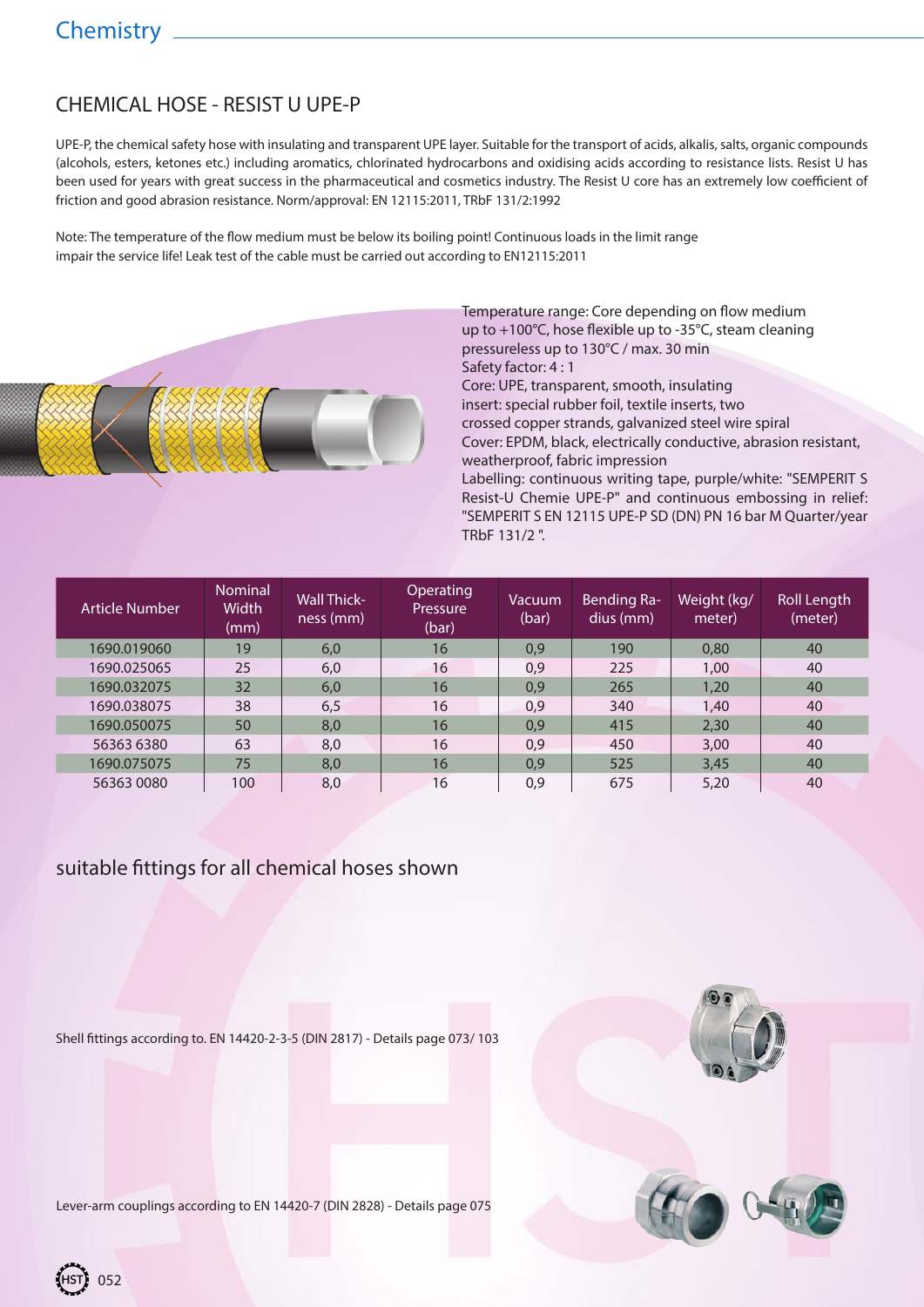### Chemistry

## CHEMICAL HOSE FLEXICHEM UPEL

Flexichem, the highly flexible chemical safety hose with black, conductive UPE layer for mobile use. Suitable for the transport of acids, alkalis, salts, organic compounds (alcohols, esters, ketones etc.) including aromatics, chlorinated hydrocarbons and oxidising acids (see our resistance list). The UPE core has a low coefficient of friction and good abrasion resistance. Norm/approval: EN 12115:2011, TRbF 131/2:1992.

Note: The temperature of the flow medium must be below its boiling point! Continuous loads in the limit range impair the service life! Leak test of the pipe must be carried out in accordance with EN 12115:2011.

Temperature range: Core depending on flow medium up to +100°C, hose flexible up to -35°C, steam cleaning pressureless up to 130°C / max. 30 min Safety factor: 4 : 1

Core: UPE, black, smooth, electrically conductive Inlay: special rubber foil, textile inserts wrapped, two crossed copper strands, galvanized steel wire spiral Cover: EPDM, black, smooth, electrically conductive, abrasion resistant, weather resistant, fabric impression Marking: continuous writing band, blue/white: "SEMPERIT S Chemistry FLEXICHEM" and consecutive raised embossing: "SEMPERIT S EN 12115 FLEXIBLE SD (DN). PN .. bar  $\Omega$  / T quarter/year TRbF 131/2".



| Article Number | <b>Nominal</b><br><b>Width</b><br>(mm) | <b>Wall Thick-</b><br>ness (mm) | <b>Operating Pres-</b><br>sure (bar) | Vacuum<br>(bar) | <b>Bending Ra-</b><br>dius (mm) | Weight<br>(kg/ meter) | Roll Length<br>(m) |
|----------------|----------------------------------------|---------------------------------|--------------------------------------|-----------------|---------------------------------|-----------------------|--------------------|
| 48374 1960     | 19                                     | 6,0                             | 16                                   | 0,9             | 125                             | 0.70                  | 40                 |
| 48374 2560     | 25                                     | 6,0                             | 16                                   | 0,9             | 150                             | 0,85                  | 40                 |
| 483743260      | 32                                     | 6,0                             | 16                                   | 0,9             | 175                             | 1,05                  | 40                 |
| 483743865      | 38                                     | 6,5                             | 16                                   | 0,9             | 225                             | 1,20                  | 40                 |
| 48374 5080     | 50                                     | 8,0                             | 16                                   | 0,9             | 275                             | 1,60                  | 40                 |
| 56374 6380     | 63                                     | 8,0                             | 16                                   | 0,9             | 300                             | 2,40                  | 40                 |
| 563747580      | 75                                     | 8,0                             | 16                                   | 0,9             | 350                             | 2,60                  | 40                 |
| 56374 0080     | 100                                    | 8,0                             | 16                                   | 0,9             | 450                             | 4,00                  | 40                 |

Shell valves with flanges according to EN 14420-2-3-5 (DIN 2817) - Details page 108

Tank truck couplings according to EN 14420-6 (DIN 28450) - Details page 074









053